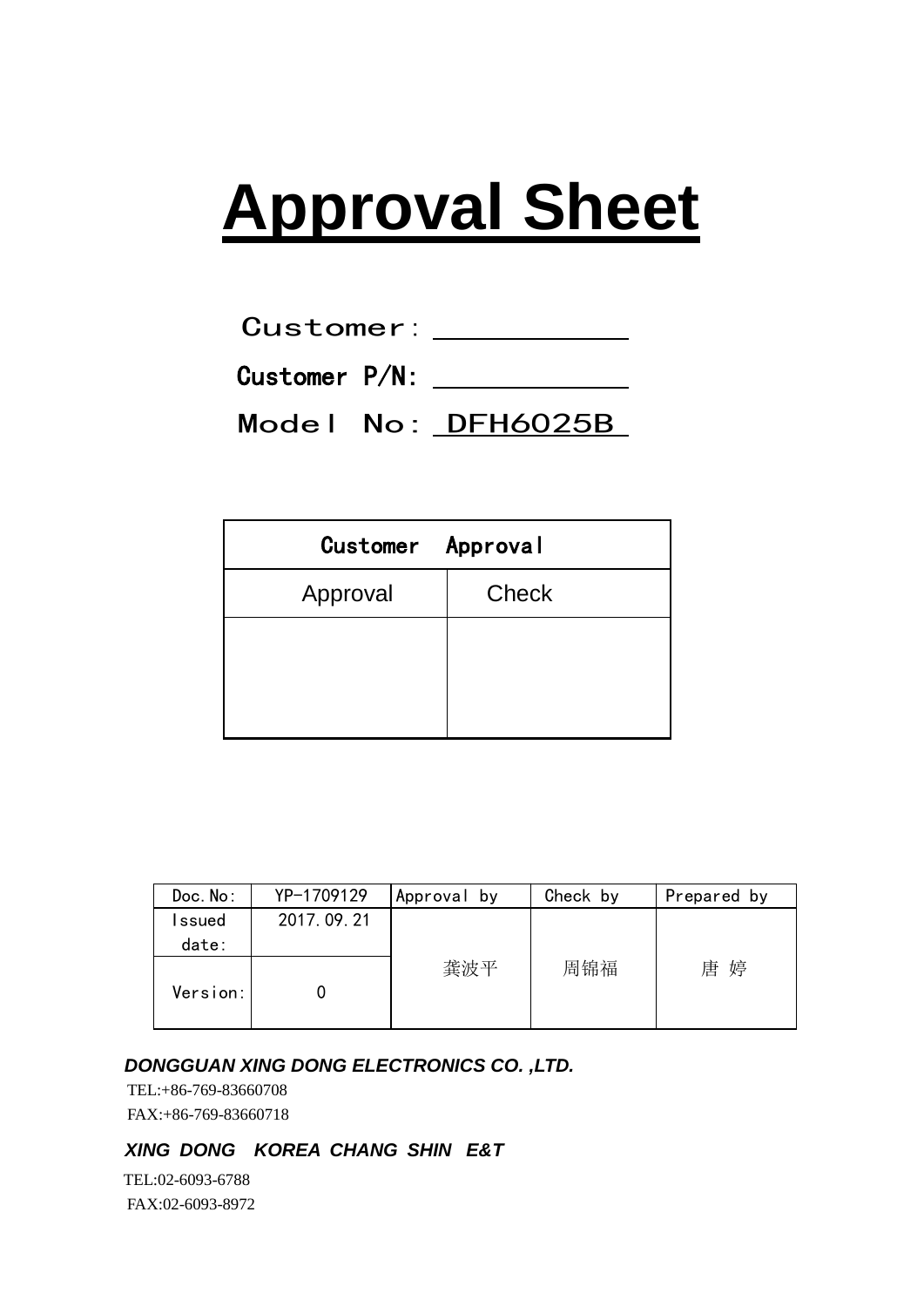Data Sheet – DC Brushless Fan **DONGGUAN** *DONGGUAN XING DONG ELECTRONICS CO.*, LTD.

| Model No.:                                             | <b>DFH6025B</b>                                                                                                                                | Sample Attached:                                       | 0 <sub>pos</sub>                      |  |  |
|--------------------------------------------------------|------------------------------------------------------------------------------------------------------------------------------------------------|--------------------------------------------------------|---------------------------------------|--|--|
| Safety Approvals:                                      | <b>CE</b>                                                                                                                                      |                                                        |                                       |  |  |
| <b>SPECIFICATION</b>                                   |                                                                                                                                                |                                                        |                                       |  |  |
| ltem                                                   | Unit                                                                                                                                           | Specification                                          | Condition                             |  |  |
| Dimension<br>*                                         | mm                                                                                                                                             | 60*60*25                                               | L*W*Thickness                         |  |  |
| $\ast$<br><b>Bearing Type</b>                          |                                                                                                                                                | <b>Bearing</b><br>Ball                                 |                                       |  |  |
| $\ast$<br><b>Rated Volt</b>                            | Volt                                                                                                                                           | 12.0                                                   | ------                                |  |  |
| $\ast$<br><b>Operating Voltage</b>                     | Volt                                                                                                                                           | $10.8 - 13.2$                                          |                                       |  |  |
| $^\star$<br>Start-up Voltage                           | Volt                                                                                                                                           | $6.0$ (On/Off)                                         | Nominal                               |  |  |
| $\ast$<br><b>Rated Current</b>                         | Amp                                                                                                                                            | $0.33$ (实测 0.24A±0.02A)                                | At rated Volt                         |  |  |
| $\ast$<br><b>Power Consumption</b>                     | Watt                                                                                                                                           | 3.96                                                   | At rated Volt                         |  |  |
| $\ast$<br><b>Rated Speed</b>                           | <b>RPM</b>                                                                                                                                     | 6800±10%                                               | At rated Volt                         |  |  |
| $\ast$<br>Max. Air Flow                                | <b>CFM</b>                                                                                                                                     | 35.83                                                  | In Free Air                           |  |  |
| $\ast$<br>Max. Static Air Pressure                     | $mm-H20$                                                                                                                                       | 13.60                                                  | When Air Flow=0                       |  |  |
| $\ast$<br>Noise Level                                  | dBA                                                                                                                                            | 40.8(Max)                                              | At rated Speed                        |  |  |
| $\ast$<br><b>Motor Protection</b>                      |                                                                                                                                                | <b>Reversed Polarity</b>                               |                                       |  |  |
| $\ast$<br><b>Other Features</b>                        | <b>Tacho Signal</b><br>Auto-restart<br><b>Thermal Control</b><br><b>PWM Control</b><br>RD signal Control<br><b>Build-in LED</b><br><b>IP55</b> | Yes<br>Yes<br><b>No</b><br>No<br>No<br><b>No</b><br>No |                                       |  |  |
| $\ast$<br><b>Connection Lead</b>                       | <b>Lead Wire</b><br>Housing                                                                                                                    | L=300mm /UL1007/24AWG<br>No terminal /3L (YE/R/BK)     | National standard line<br>Alternative |  |  |
| $\ast$<br>Life Expectancy                              | Hours                                                                                                                                          | 50000                                                  | 25°C                                  |  |  |
| $\ast$<br><b>Plastic Material</b>                      |                                                                                                                                                | PBT 94V-0                                              |                                       |  |  |
| $^\star$<br>Net Weight<br>Insulation class<br>$^\star$ | Gram                                                                                                                                           | 60.0g/pcs (w/o Connector)<br>Class A                   |                                       |  |  |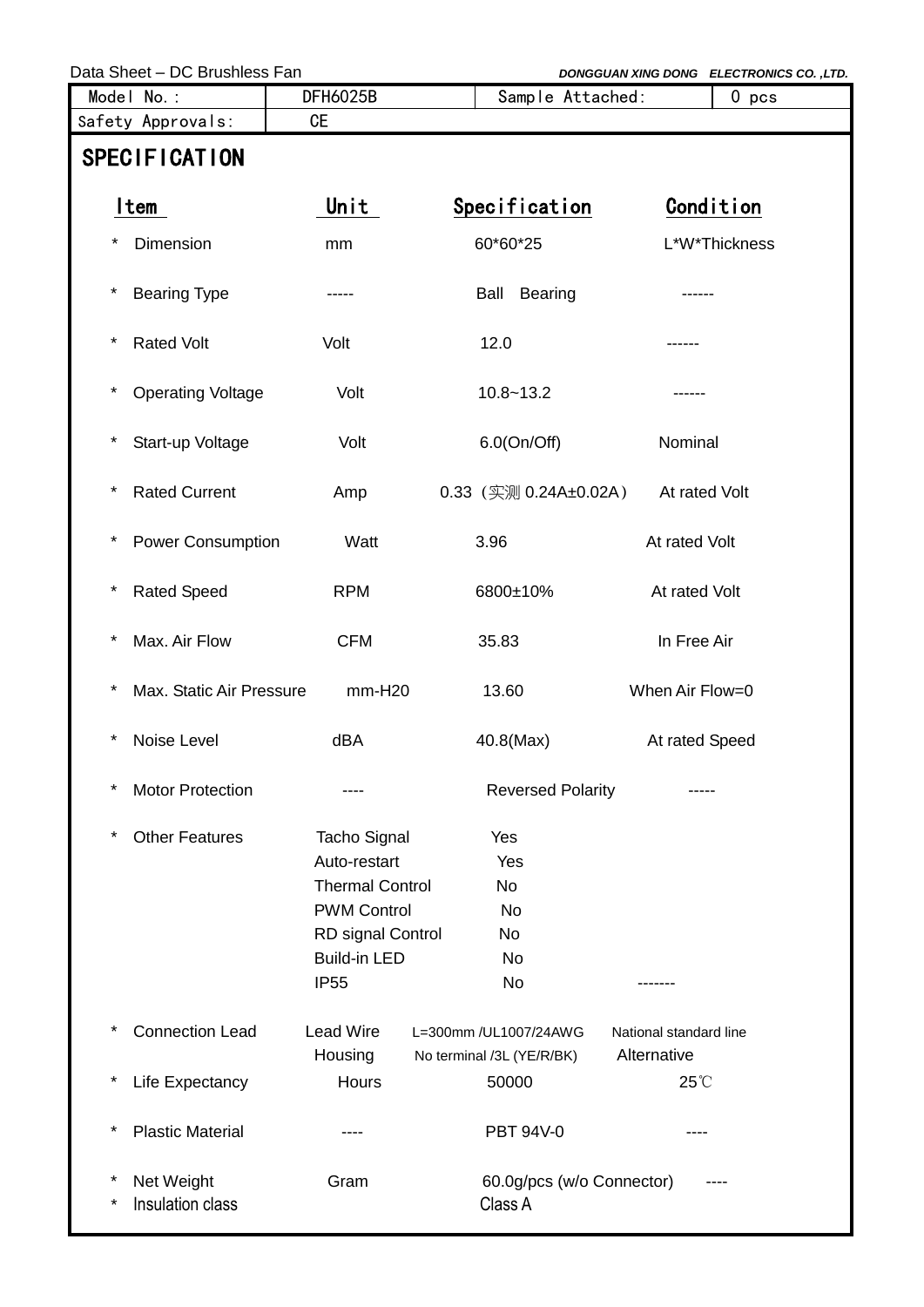| <b>LIJA DESAI INIINII</b>                                           |                           |                           |                                   |                                                                   |                   |  |
|---------------------------------------------------------------------|---------------------------|---------------------------|-----------------------------------|-------------------------------------------------------------------|-------------------|--|
| Example: DFM9025S                                                   |                           |                           |                                   |                                                                   |                   |  |
| D                                                                   | $\bm{E}$                  | <u>М</u>                  | <u>9025</u>                       | $\overline{\mathbf{S}}$                                           |                   |  |
| $\begin{pmatrix} 1 \end{pmatrix}$                                   | $\circled{2}$             | $\circledS$               | $\begin{pmatrix} 4 \end{pmatrix}$ | $\circledS$                                                       |                   |  |
| $\left(1\right)$                                                    | Corp. Mark                | <b>D: XING DONG</b>       |                                   |                                                                   |                   |  |
| $^{\small{\textcircled{\small{2}}}}$                                | Fan Type                  | F: DC Fan                 |                                   |                                                                   |                   |  |
| $\circledS$                                                         | Rotate Speed L: Low Speed |                           |                                   | M: Medium Speed                                                   | H: High Speed     |  |
| $\left( 4\right)$                                                   | <b>Product Size</b>       |                           |                                   |                                                                   |                   |  |
|                                                                     |                           | 2010: 20*20*10mm          |                                   |                                                                   | 7010:70*70*10mm   |  |
|                                                                     |                           | 2507: 25*25*07mm          |                                   |                                                                   | 7025:70*70*25mm   |  |
|                                                                     |                           | 2510: 25*25*10mm          |                                   |                                                                   | 7530: 75*75*30mm  |  |
|                                                                     |                           | 3010: 30*30*10mm          |                                   |                                                                   | 8010:80*80*10mm   |  |
|                                                                     |                           |                           |                                   |                                                                   |                   |  |
|                                                                     |                           | 4010: 40*40*10mm          |                                   |                                                                   | 8015:80*80*15mm   |  |
|                                                                     |                           | 4020: 40*40*20mm          |                                   |                                                                   | 8020:80*80*20mm   |  |
|                                                                     |                           | 4007: 40*40*07mm          |                                   |                                                                   | 8025:80*80*25mm   |  |
|                                                                     |                           | 4028: 40*40*28mm          |                                   |                                                                   | 9025:90*90*25mm   |  |
| 4510: 45*45*10mm<br>9733: 97*97*33mm                                |                           |                           |                                   |                                                                   |                   |  |
|                                                                     |                           | 5010: 50*50*10mm          |                                   |                                                                   | 1225:120*120*25mm |  |
| 5015: 50*50*15mm<br>1232:120*120*32mm                               |                           |                           |                                   |                                                                   |                   |  |
|                                                                     |                           | 6010: 60*60*10mm          |                                   |                                                                   | 1238:120*120*38mm |  |
|                                                                     |                           | 6015: 60*60*15mm          |                                   |                                                                   | 1425:140*140*25mm |  |
| 6020: 60*60*20mm                                                    |                           |                           |                                   |                                                                   |                   |  |
|                                                                     |                           | 6025:60*60*25mm           |                                   |                                                                   |                   |  |
| (5)<br>Bearing Type S: Sleeve Bearing<br>C: 1 Ball 1 Sleeve Bearing |                           |                           |                                   |                                                                   |                   |  |
|                                                                     |                           | <b>B:</b> 2 Balls Bearing |                                   |                                                                   |                   |  |
|                                                                     |                           |                           |                                   |                                                                   |                   |  |
|                                                                     |                           |                           |                                   |                                                                   |                   |  |
| **** Rotate speed upon customer's request. ****                     |                           |                           |                                   |                                                                   |                   |  |
|                                                                     |                           |                           |                                   |                                                                   |                   |  |
|                                                                     |                           |                           |                                   | **** Lead wire length and connector upon customer's request. **** |                   |  |
|                                                                     |                           |                           |                                   |                                                                   |                   |  |
|                                                                     |                           |                           |                                   |                                                                   |                   |  |
|                                                                     |                           |                           |                                   |                                                                   |                   |  |
|                                                                     |                           |                           |                                   |                                                                   |                   |  |
|                                                                     |                           |                           |                                   |                                                                   |                   |  |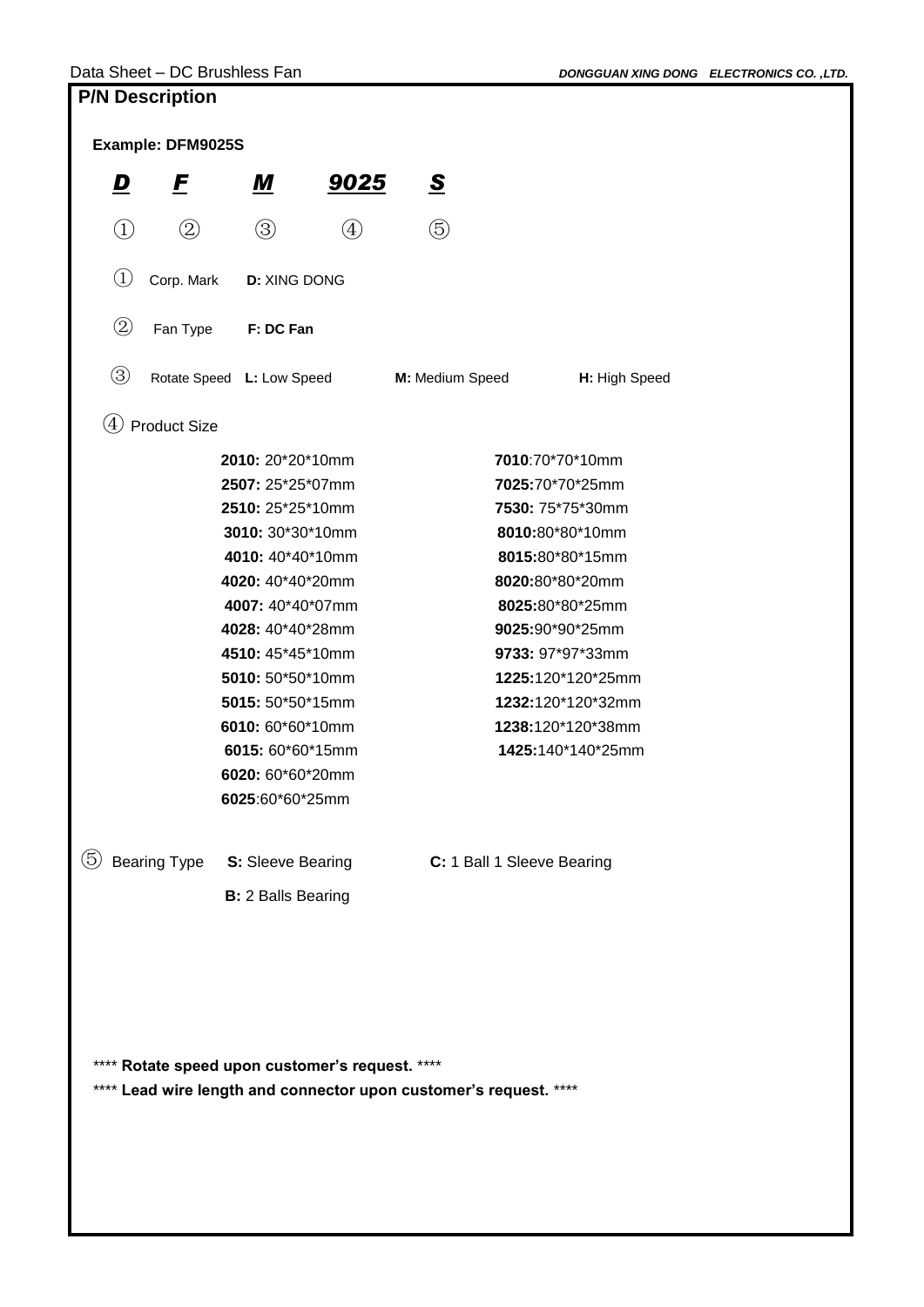#### **1. Characteristics Definition:**

- Rated current, rated speed and rated input power shall reach bottom line of specification after 3 minutes continuous rotation at rated voltage and reach standard specification after 5 minutes continuous at rated volt.
- Starting voltage is the least voltage that enables to start the fan by sudden power on.
- \* Operating temperature at -10℃~+70℃. Storage temperature at -40℃~+70℃.
- Insulation resistance at least 10MΩ at 500VDC between housing and both lead wires.
- Dielectric strength withstands 500VAC 1 minute 1mA between housing and both lead wires.
- Life expectance (MTBF) continuous operation at rated voltage and normal temperature & humidity.
- Connector will not be any broken at 1Kg for 15 seconds per piece.

#### **2. Acoustic Sound Level Test Descriptions:**

\* At rated voltage in sound proof room background noise: 17dBA (maximum)



#### **3. Others:**

I

- We will not guarantee the products if the applications of our products are exceeded the limitation which Is specified on this specification.
- In case of changes of the specification specified on this document. A written notice is requested in advance.
- No guarantee on the products against the safety problem or failure caused by powder dust, drop of water or insect.
- If there is any data or related documentation different from this data sheet. This data sheet is the principle reference.
- Please do not use the fan in the environment of corrosive gas or liquid or any detrimental gas.
- Please do not store the fan in the environment of high/low temperature, high humidity or detrimental gas. Please store within six months, every six months, shall be a leakage of electric current to the fan, even though the fan is stored in room temperature. While the fan is in operation, please do not lock the fan intentionally for long periods of time, since the continuous stoppage will result in overheat and thus burnt out the fan.
- During the installation of the fan, please pay substantial attention to possible notice caused by resonance vibration and shock.
- It is very important to notify that avoid to drop from 0.6 meter height when in any movement or operation, it will impact the balance of blade. Especially ball bearing structure is avoided to drop down.
- The torque of the screw which locked the frame should not exceed 4Kg/f.
- All of test instruments should contact smoothly on the ground otherwise will cause fan interference or damage.
- Please be careful that revolution signal lead wire shall not have any voltage directly applied. It should damage inner circuit
- Noise:Static listen at three sides, there is not any sound except the cutting wind sound.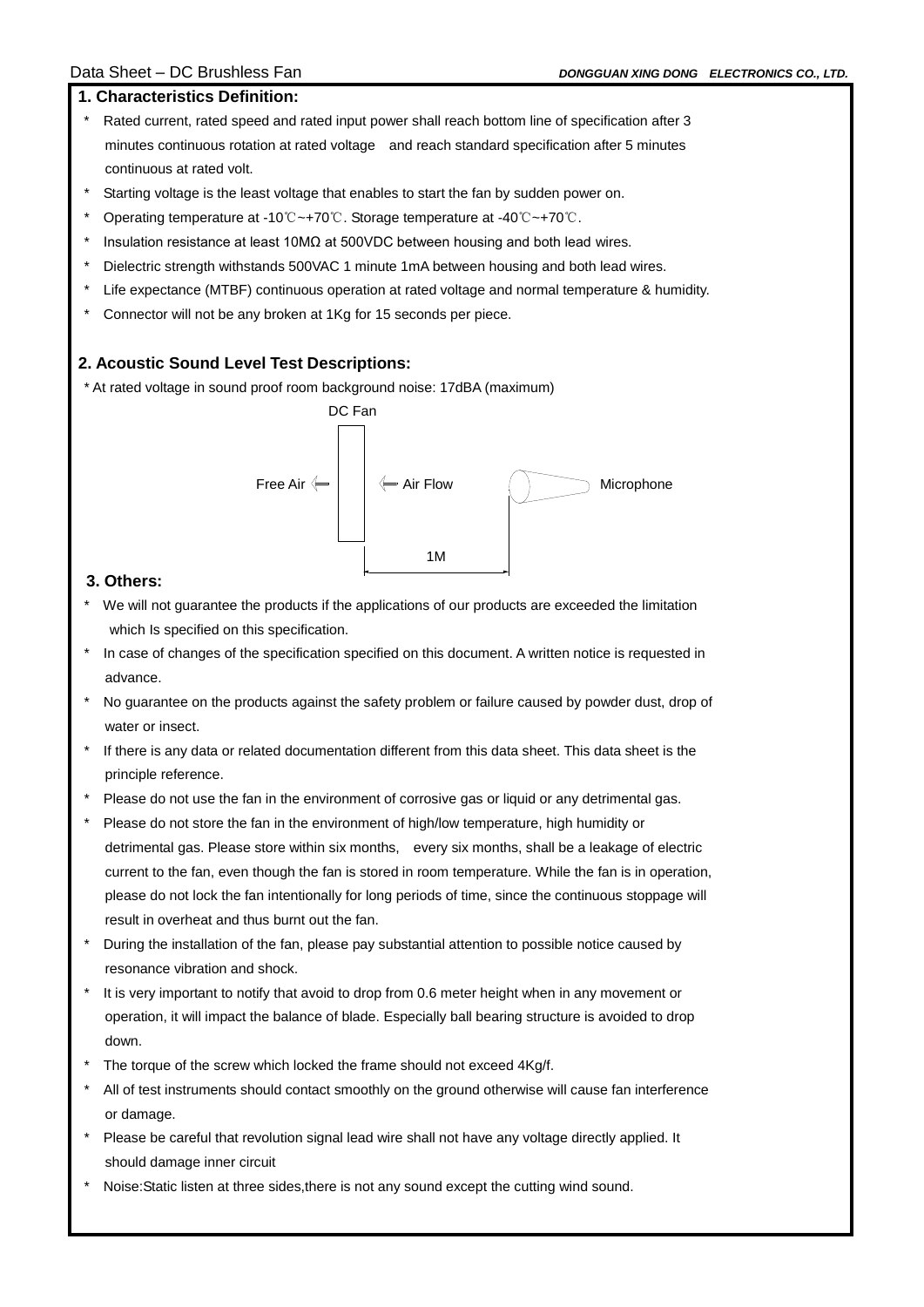| <b>Item</b>    | <b>Major Component</b> | <b>Material &amp; Specification</b> | Grade      | Remark                 |
|----------------|------------------------|-------------------------------------|------------|------------------------|
| 1              | Fan Frame              | PBT 70% + Fiber 30%                 | 94V-0      |                        |
| 2              | Fan blade              | PBT 70% + Fiber 30%                 | 94V-0      |                        |
| 3              | Shaft                  | Stainless steel (SUS420F)           |            |                        |
| 4              | Bearing                | <b>Ball bearing</b>                 |            |                        |
| 5              | Rubber magnet          | Strontium ferrite                   |            |                        |
| 6              | Silicon steel strip    | (H23)                               |            |                        |
| $\overline{7}$ | Enameled copper        | Material & Specification            | $MW-2$     | <b>Heat Resistance</b> |
|                | wires                  | $0.04 \sim 0.20$ mm                 | <b>UEW</b> | $120^{\circ}$ C        |
| 8              | <b>Printed Circuit</b> | Wiring printed single layer         | 94V-0      |                        |
|                | <b>Board</b>           | board                               |            |                        |
| 9              | Lead wires             | Polyvinyl Chloride enameled         | $94V - 0$  | Red wire: + polarity   |
|                |                        | copper wires (AWG26~32)             |            | Black wire: - polarity |
|                |                        |                                     |            | Yellow wire: FG        |
| 10             | Label                  | Polyester                           |            |                        |
| 11             | Connector housing      |                                     | 94V-0      |                        |

The above materials fits UL requirements

I

# **5. The Criteria of Content of Above Mentioned Material As Below:**

| Seq. | <b>Material / Substance</b> | <b>Standard Reference</b> | <b>Content Criteria</b> |
|------|-----------------------------|---------------------------|-------------------------|
|      | Pb                          | <b>RoHS</b>               | $< 1000$ ppm            |
| 2    | Нg                          | <b>RoHS</b>               | $< 1000$ ppm            |
| 3    | Cd                          | <b>RoHS</b>               | $< 100$ ppm             |
| 4    | CrVI                        | <b>RoHS</b>               | $< 1000$ ppm            |
| 5    | PBB                         | <b>RoHS</b>               | $< 1000$ ppm            |
| 6    | <b>PBDE</b>                 | <b>RoHS</b>               | $< 1000$ ppm            |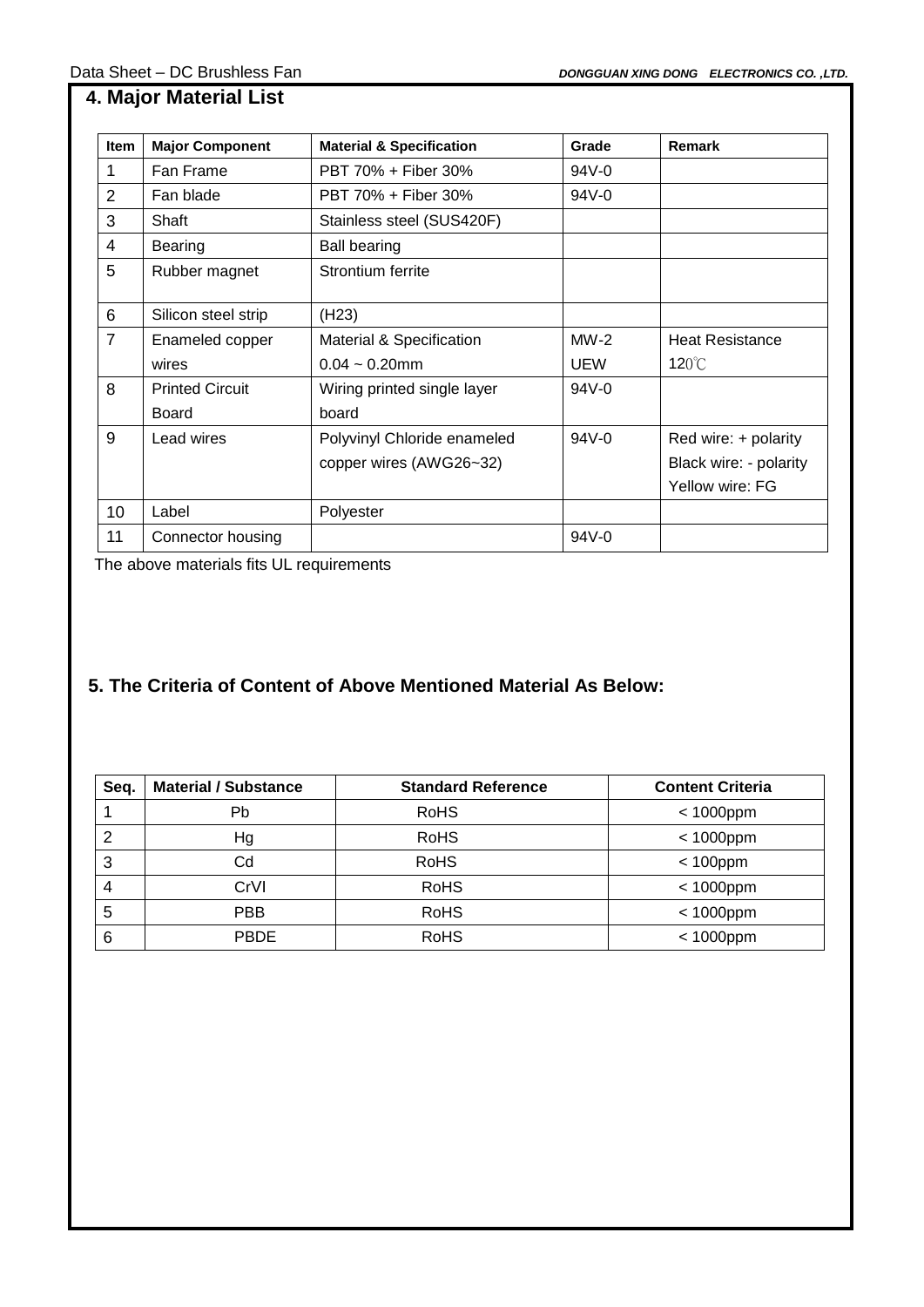18

PWM+IP57

S

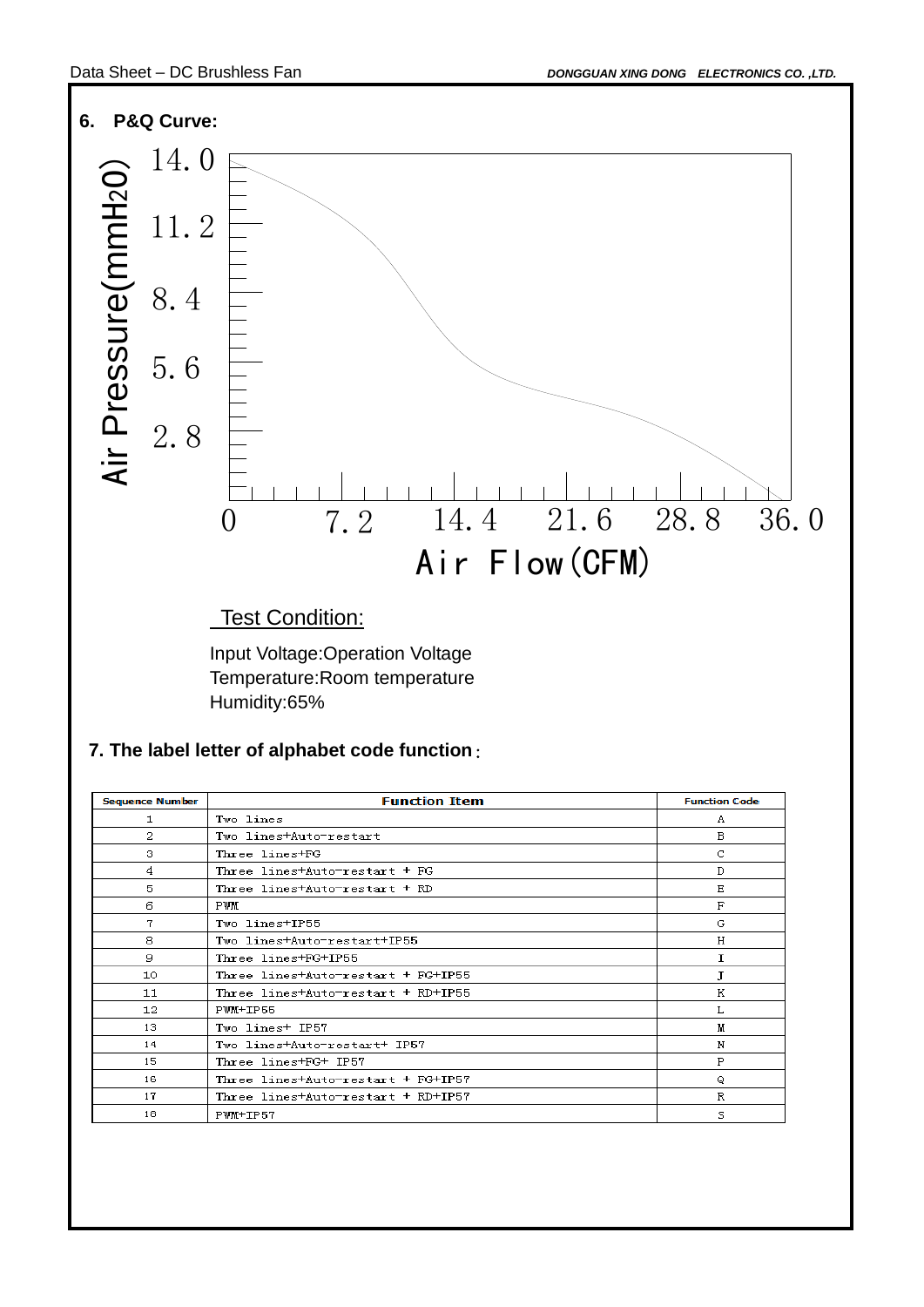

I

I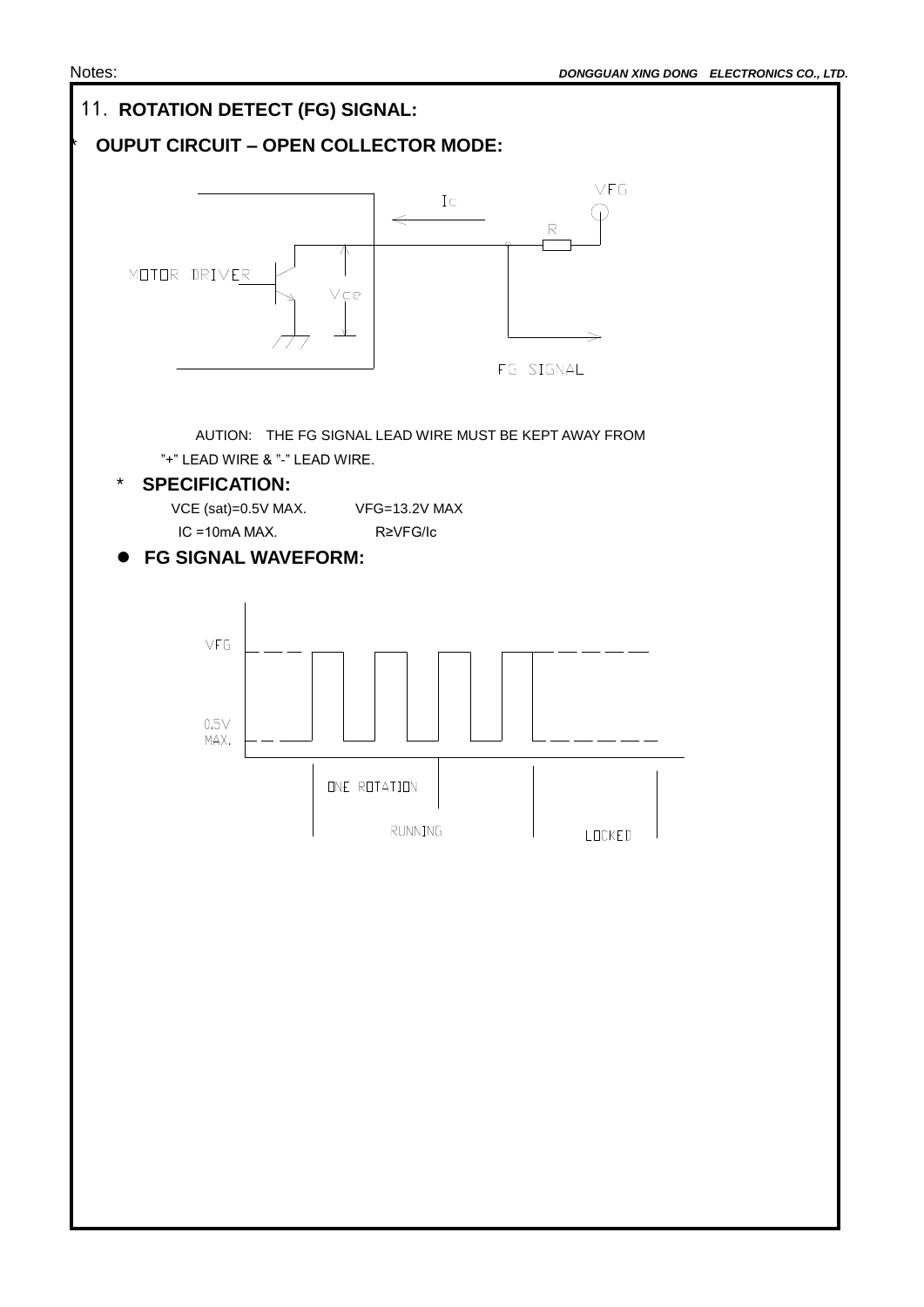